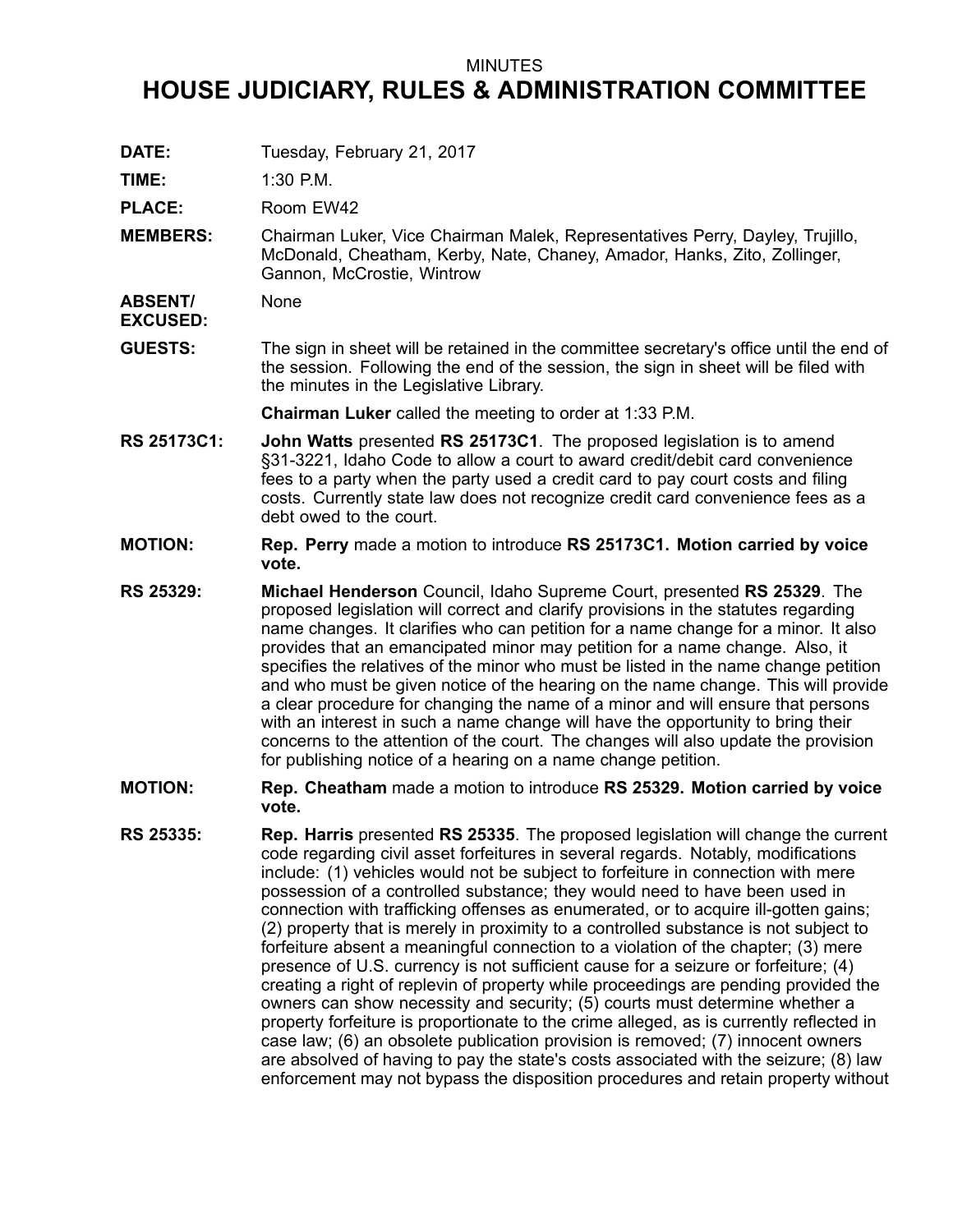judicial approval; and (9) reporting requirements regarding forfeited property are instituted.

## **MOTION: Rep. Trujillo** made <sup>a</sup> motion to introduce **RS 25335. Motion carried by voice vote.**

**Eric Fredrickson,** Office of the State Appellate Public Defender, provided an update from their commission now staffing 23 full time and 1 part time employees. Mr. Fredrickson explained they oversee the Capital Crimes Defense Fund (CCDF) which acts as <sup>a</sup> insurance program for all 44 counties to participate in to cover additional defense costs in <sup>a</sup> capital case. There are three appellate cases handled, Direct Appeals, Habeas Corpus Appeals, and Post Conviction Appeals. For Capital Unit case types they also handle post conviction proceeding in District Court, consolidated appeals, and interlocutory appeals in post convictions.

In response to questions, **Mr. Fredrickson** explained the Ada County Prosecuting Office decides who prosecutes in capital cases.

- **H 180: Rep. Thompson** presented **H 180**. This legislation will mirror the federal regulation and will clarify several issues that collection agencies are faced with. The amendment adds subsection (b) and relabels subsections (c) through (f).
- **MOTION: Rep. Kerby** made <sup>a</sup> motion to send **H 180** to the floor with <sup>a</sup> **DO PASS** recommendation. **Motion carried by voice vote. Rep. Thompson** will sponsor the bill on the floor.
- **H 146: Rep. Wintrow and Matthew Gammet** presented **H 146**. This legislation will codify standards for sexual assault victims' access to medical examinations, as well as standards for sexual assault evidence retention and preservation. It ensures victims of sexual assault are not denied medical examinations regardless of the ability to pay for said examination. Additionally, this legislation defines evidence preservation periods based on the classification of the crimes alleged and ensures proper notification to victims upon destruction.

In response to questions, **Rep. Wintrow** said after being entered into the data base, evidence will be preserved for the periods of time outlined in the bill.

**Jennifer Landhuis,** Idaho Coalition, spoke **in support** of **H 146** due to studies showing sex offenders tend to be repeat offenders which was based on evidence. Victims report to law enforcement 30% of the time.

**Greg Kingsley,** Chief of Twin Falls Police spoke in support of **H 146**.

In response to questions **Mr. Kingsley** said the kits do return to the original jurisdiction and are retained as dry samples.

**Ingrid Berdenell** spoke **in support** of **H 146**.

**Sheriff Donahue,** Idaho Sheriff Association, spoke in opposition of **H 146.** He expressed concerns with the 55 year mark, that it seems too lengthy.

In response to questions, **Sheriff Donahue,** said 20 to 25 years should be sufficient.

In response to questions, **Rep. Wintrow** said written notification of evidence will be provided as active notification. Notification of process is online.

**MOTION: Rep. McDonald** made <sup>a</sup> motion to send **H 146** to the floor with <sup>a</sup> **DO PASS** recommendation. **Motion carried by voice vote. Rep. Wintrow** will sponsor the bill on the floor.